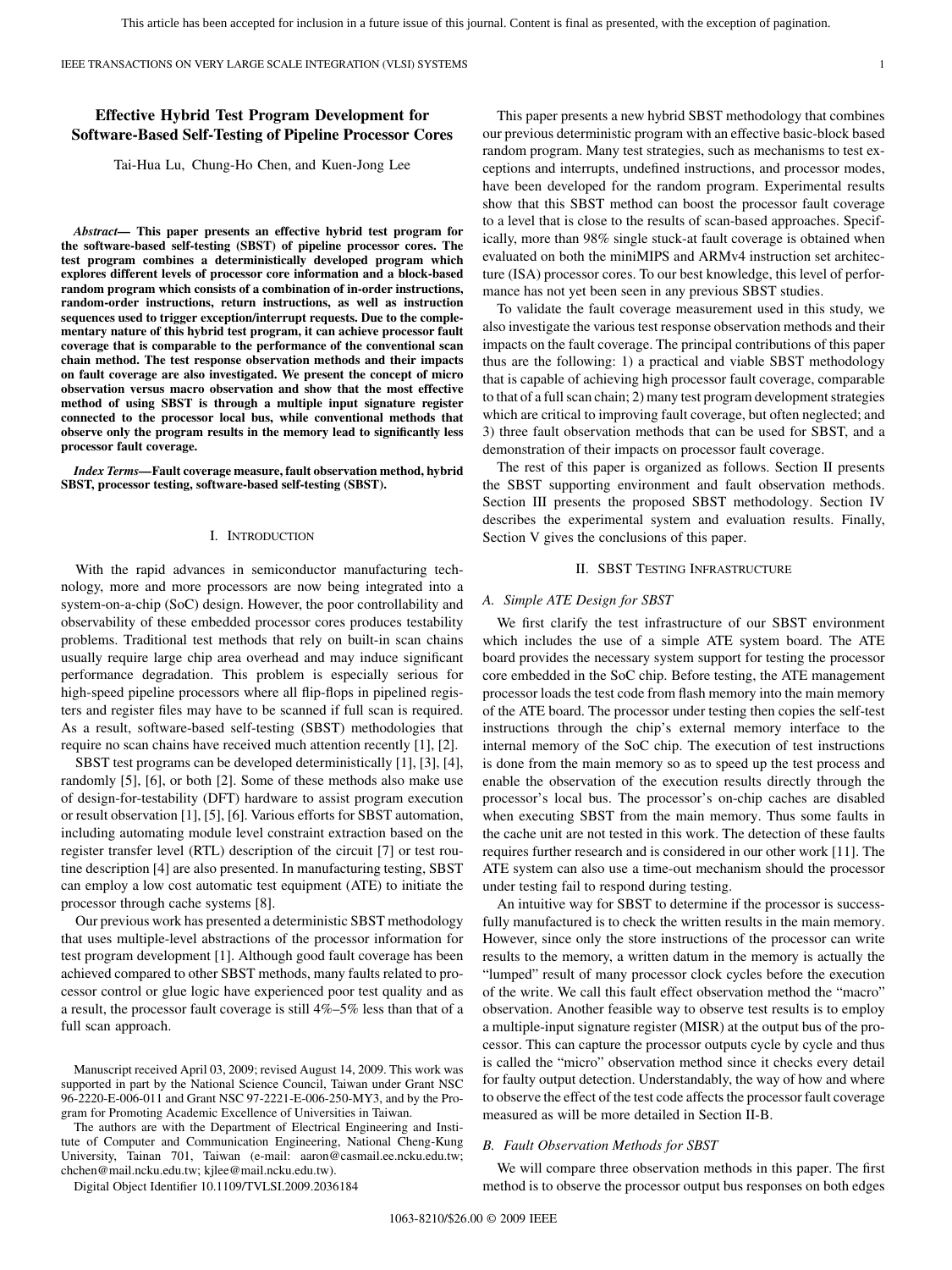of the processor clock. Reading the test response in this "micro" way allows the best possible processor fault coverage that a test program can achieve.

A variant micro observation method only captures the responses on either the positive edge or the negative edge of the processor clock. To emulate this observation method assuming on the positive edge in fault simulation, we use a tri-state controlled buffer to mask the test response when the clock signal is high. As a result, the test response is only observed on the rising edge of the clock.

Unlike the "micro" observation method, which captures cycle-based or edge-based hardware signals, the "macro" observation method observes the written results in memory for fault coverage evaluation. Nevertheless, it is possible to evaluate macro observation-based fault coverage using a micro observation method. To emulate this macro observation method, this study develops a fault simulation model that simply extends the mask circuit concept. That is, to measure the fault coverage based on the written results in memory, the signal mask circuit only allows the hardware response signals that affect the correctness of the store operation to pass for observation. The first type of hardware response signals are the active signals during a write cycle, for instance, the address bus and data bus output signals. During write cycles, these output signals directly impact the written results of the store instructions. The second type of hardware response signals are those that indirectly affect the correctness of the stored instructions. For example, if the instruction address bus outputs an erroneous instruction address, the tested processor will fetch an incorrect instruction. Consequently, this generates an erroneous software response. As a result, the instruction read and control signals are observed during the read cycles.

# III. OVERVIEW OF THE PROCESSOR TEST PROGRAM

The proposed test program consists of a deterministic test code that uses a multiple-level abstraction-based methodology as depicted in [1] and a random program based on a basic-block development method to be detailed in this paper. The deterministic test program explores the design information of processor architecture, RTL, and gate-level for different types of processor components. The test routine development methodology applies the most useful information of a certain level to the different parts of the processor core. However, it is impossible to test faults beyond the limited functional coverage of the deterministic program itself. On the other hand, effective random instruction sequences can greatly remedy these deficiencies.

Fig. 1 illustrates the random test routine generation methodology. A basic block is built based on the information abstracted from the processor's architecture model and ISA. Interrupt and exception-generating instructions are randomly inserted between the three types of basic blocks: in-order, out-of-order, and return blocks which will be described later. The program generation flow ends when the target processor fault coverage is reached or saturated.

#### *A. Supporting Mechanism for Random Program Execution*

When running a random program, the instruction fetch and data access addresses are unpredictable, leading the processor to fetch unknown instructions and access unknown data. Therefore, a simple hardware device called a test shell is placed between the processor core and system bus as illustrated in Fig. 2. This device enables sequential execution of random programs. The test shell is only enabled when the processor executes the random test program. As a random-to-sequential address converter, the test shell generates the sequential address either to get the instruction in the test code or the data the test code uses from the memory regardless of what address the processor generates.

To support interrupt testing, this study selects specific undefined instructions (illegal instructions) in the processor ISA to trigger interrupt



Fig. 1. Random test program generation.



Fig. 2. Test shell used for sequential execution of random program.

events through the test shell. When a designated undefined instruction is fetched, the test shell recognizes it and triggers the predefined interrupt event. The test shell can be implemented as part of a common bus wrapper and thus introduces very little penalty for memory access time. During processor core testing, the processor's on-chip caches and memory management unit (MMU) are disabled so that all accesses go to the main memory through the test shell. SBST can also apply to the on-chip caches and MMU. Interested readers can refer to the work in [11].

### *B. Basic Block Structure*

The main advantage of using basic blocks to form a test program is a systematic approach to specifying the required constraints for a basic block, that is, the type of instructions present in a basic block and the instruction sequence order in a basic block. To build a basic block, the processor instruction set is first classified based on functional operations into types of memory accesses, arithmetic logic units (ALUs), branches, and status register accesses.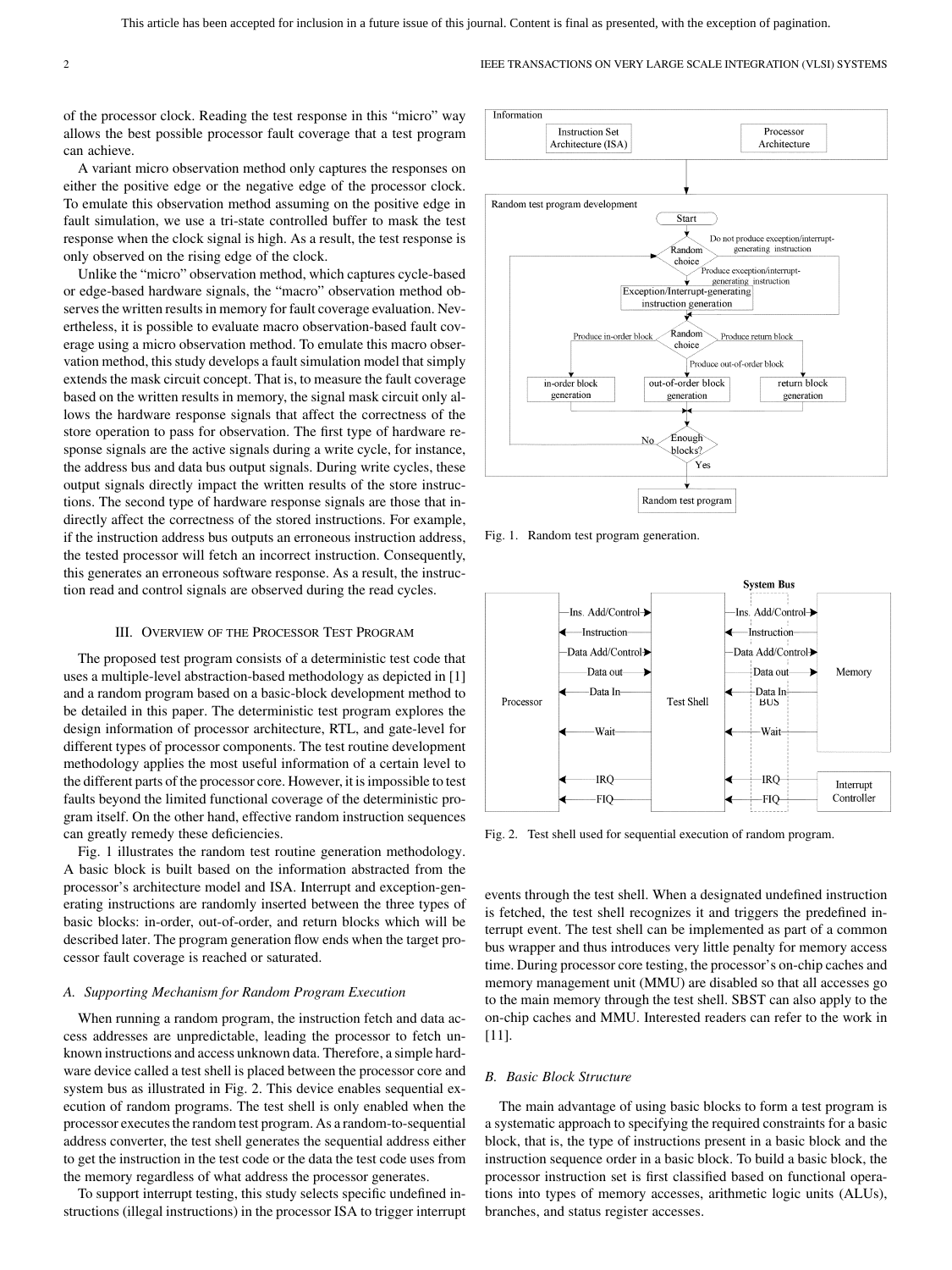Including instructions for observation, each basic block contains every type of the instructions, except for the exception and interrupt-generating instructions. This study defines three types of basic blocks: in-order, out-of-order, and return basic blocks. The rationale behind the in-order basic block is to build a program module similar to a common program basic block by including every possible instruction category. This type of basic block characterizes the instruction sequence, which has an explicit data dependency. Specifically, the basic block begins with two load instructions that employ random source operands (first load) and random destination registers (second load), respectively. Then two instructions from the ALU category are randomly selected and a RAW hazard is enforced between them. The results, including program status registers are subsequently written back for observations. Lastly, a branch instruction using a randomly selected target address is executed to complete the in-order block. Unlike an in-order basic block in which the instruction sequence is predefined, an out-of-order basic block generates the instruction sequence randomly, even though it also contains instructions of each type and the same number of instructions as an in-order block. The basic block also includes the no-operation, which is deemed as an instruction, for the purpose of sequence diversity. In this way, an out-of-order basic block produces a random instruction sequence that is almost impossible to obtain in deterministic test programs and thus helps test the corner cases and difficult-to-test faults.

The third type of basic block is called a return block, which is mainly used for processor mode switching. While an exception or interrupt brings the processor to a privilege mode, the return block brings the processor back from the privilege mode to the user mode. To test the processor modes, which may incorporate the use of complicated register banks, a return block triggers the testing on the access control of the shadow registers in various processor modes, including those for program status registers. The return block, interrupts and exceptiongenerating instructions all activate the circuitry for processor mode switching, which is a critical function in modern operating systems.

### *C. Exception/Interrupt Testing*

In general, a processor may have different kinds of external interrupts and internal exceptions. Such processors may contain shadow registers used in various privilege modes. To test these registers and their access control logic, either the external-interrupt pins must be enabled or some exception-generating instructions must signal the processor to enter a privilege mode. Testing interrupts can be a complicated issue for an SBST-based methodology, especially for pipelined processors. To assist SBST testing for processor interrupt mechanisms, this study defines interrupt-request instructions through the undefined instructions of the processor, that is, the reserved op-codes. The test shell snoops the fetching of an interrupt-request instruction to generate the interrupt request. In this way, the processor ISA does not change. This design simply takes advantage of undefined instruction bit patterns and recognizes the chosen ones to generate various external interrupt requests. If a processor has no undefined instructions, an alternative is to specify a particular short sequence of instructions or memory addresses for test shell snooping.

The instruction fields of the undefined instructions or the exception requesting instructions (SWI, for instance) may include immediate or don't-care values. The proposed test program also pays attention to these fields by using random values to improve the test results.

# IV. EXPERIMENTAL SYSTEM AND RESULTS

This study uses ModelSim [12] for logic simulation, Design Analyzer [13] for synthesis, and TurboScan [14] based on the stuck-at fault model for fault simulation. Experiments are conducted on an ARMv4 ISA pipelined processor core implemented by us [1] and the miniMIPS

TABLE I ARMV4 AND MINIMIPS PROCESSOR FAULT COVERAGE (F.C.)

| <b>Synthesis Case</b>                                                  | Gate count/<br>$#$ of faults | F.C.%<br>(Det.)                 | F C %<br>(Random) | $F C \%$<br>(Hybrid) | FC%<br>(Full Scan)  |
|------------------------------------------------------------------------|------------------------------|---------------------------------|-------------------|----------------------|---------------------|
| ARM <sub>v4</sub><br>$(0.35 \text{ u} / 50 \text{M} \text{hz})$        | 63,281/<br>152758            | 93.72<br>$(1743 \text{ Inst.})$ | 96.66             | 98.04                | 98.15<br>(681,061)  |
| ARM <sub>v4</sub><br>$(0.18 \text{ u}/125 \text{M} \text{h} \text{z})$ | 45,960/<br>137222            | 92.62<br>$(2415 \text{ Inst.})$ | 95.43             | 96.93                | 97.73<br>(673, 855) |
| mMIPS<br>$(0.35 \text{ u}/50 \text{M} \text{h} \text{z})$              | 58,540/<br>141668            | 93.63<br>$(2365 \text{ Inst.})$ | 96 99             | 98 46                | 99.05<br>(668, 777) |
| mMIPS<br>$(0.18 \text{ u}/125 \text{M} \text{h} \text{z})$             | 50,325/<br>150474            | 92.89<br>$(2435 \text{ Inst.})$ | 9702              | 98 13                | 99.04<br>(679, 382) |

processor [9]. The fault coverage of the hybrid test program is reported by executing the deterministic program and the random program subsequently based on the structurally testable faults which are obtained by removing the undetectable faults.

### *A. Processor Fault Coverage*

The two targeted processors and the test shell shown in Fig. 2 were synthesized using the TSMC 0.35- and 0.18- $\mu$ m libraries, respectively. The test shell has a gate count of 1938 and a critical path delay of 0.7 ns for TSMC 0.35- $\mu$ m technology and 1766 gates and 0.3 ns delay for 0.18  $\mu$ m. Clearly the test shell introduces negligible area overhead. The critical paths of the test shell are only exercised during random program testing. For normal operation the delay can be at most a multiplexer delay which can be further reduced by integrating the test shell into the AMBA wrapper of the processor. Therefore the performance impact of the test shell should be much smaller than scan design that is required for each stage of the pipeline.

Table I shows the fault coverage of the ARMv4 and miniMIPS processors under the micro observation method with various test programs and synthesis cases. The second column shows the processor gate count and stuck-at fault numbers. Depending on the cell-based library used and the experimental conditions, the same processor core can have different synthesized gate-level results, and thus, a different number of faults. The third column shows the processor fault coverage obtained using our previous deterministic programs [1], which ranges from 92.62% to 93.72%. The fourth column is the processor fault coverage when running the random program only, which consists of about  $1.1 \times 10^6$  instructions or  $10^5$  basic blocks. These blocks can roughly be split into three equal parts of in-order blocks, out-of-order blocks, and return blocks. The fifth and sixth columns show the results of the hybrid test program and scan chain, respectively.

The proposed hybrid test program obtains a full processor fault coverage that is close to the level of a full scan chain. Note that since this is at-speed testing, the processor runs the test program in processor speed. As a result, testing time is not an issue, and neither is the test program storage with the use of the ATE system board illustrated previously. The sixth column also indicates the number of test cycles for scan chain testing.

Using only one type of the basic blocks, the random program  $(10<sup>5</sup>)$ blocks) achieves processor fault coverage of 90.3% for in-order blocks, 91.6% for out-of-order blocks, and 89.1% for return blocks. The experiments in this study indicate that the random program generating flow depicted in Fig. 1 is an effective basic block deployment strategy.

Table II shows the breakdown of processor fault coverage using an ARMv4 processor core as an example. The random test programs performed well for the decoder and the access control parts of the functional modules. The hybrid test program performed better than the scan chain method in testing the exception handling unit. This may be due to the specific design of the pipelined exception unit, which handles the exceptions of instruction abort, undefined instruction, data memory abort, and external interrupts. For precise interrupt design, the former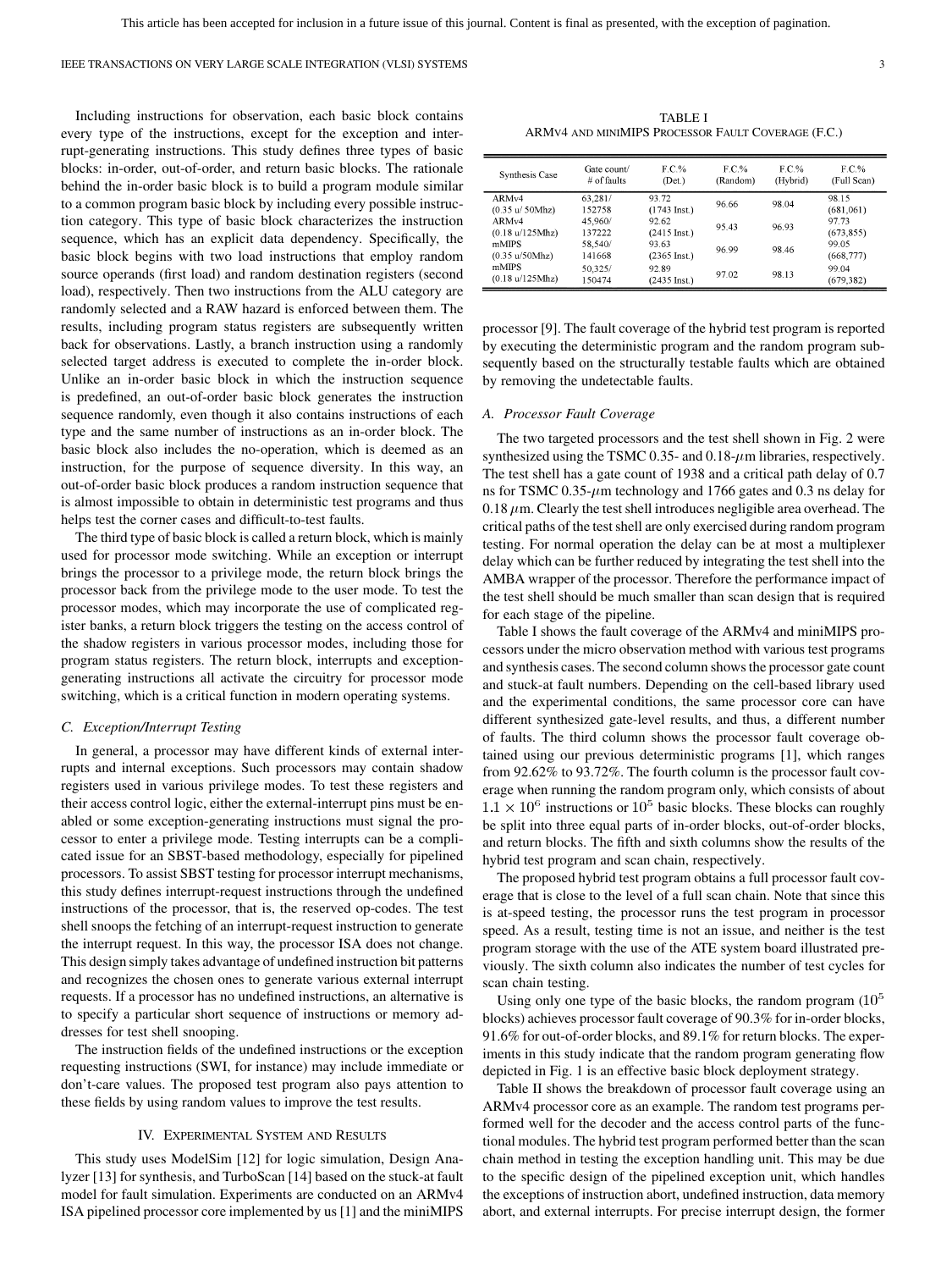TABLE II BREAKDOWN OF THE ARMV4 PROCESSOR FAULT COVERAGE (125 Mhz, 0.18  $\mu$ m)

| Component                            | Number<br>of faults | Determinist<br>$(2415 \text{ Inst.})$ | Random<br>$(1.1$ million $)$ | Hybrid<br>$(1.1$ million $)$ | Scan<br>chain |
|--------------------------------------|---------------------|---------------------------------------|------------------------------|------------------------------|---------------|
| Register file & access               | 55780               | 93.59%                                | 96.41%                       | 97.49%                       | 96.83%        |
| control                              |                     |                                       |                              |                              |               |
| <b>ALU</b>                           | 35510               | 96.65%                                | 98.58%                       | 98.63%                       | 98.55%        |
| Shifter                              | 3974                | 98.92%                                | 99.92%                       | 99 92%                       | 99.93%        |
| Memory access unit                   | 16416               | 90.50%                                | 94 47%                       | 94.47%                       | 98.57%        |
| Instruction fetch unit               | 2342                | 79.80%                                | 84.42%                       | 84.59%                       | 93.08%        |
| Decoder                              | 3018                | 87.17%                                | 91.98%                       | 94.07%                       | 96.36%        |
| Status registers &<br>access control | 7658                | 78.87%                                | 92.99%                       | 94.40%                       | 95.48%        |
| Coprocessor access<br>unit           | 1410                | 80.35%                                | 81.56%                       | 88.79%                       | 93.98%        |
| <b>Exception handling</b><br>unit    | 292                 | 86.64%                                | 83.22%                       | 89.38%                       | 85.35%        |
| Other                                | 10822               | 91.02%                                | 92.55%                       | 9738%                        | 95.79%        |
| $ARM9-v4$                            | 137222              | 92.62%                                | 95.43%                       | 96.93%                       |               |
| compatible processor                 |                     |                                       |                              |                              |               |
| $ARM9-v4$                            | 145586              |                                       |                              |                              | 97.73%        |
| compatible processor<br>(full scan)  |                     |                                       |                              |                              |               |

two exceptions are recognized in the fetch stage and decode stage, respectively, and passed through the pipeline registers, while the latter two are directly fed into the unit for exception processing. The scanbased method is effective in testing the former two exceptions since the signals are buffered through the pipeline registers. On the other hand, the SBST method assisted by the test shell design sends test patterns and receives responses through input and output ports directly, so some more faults of the circuits without the buffered registers can be detected for the latter two cases. For some of the units, the hybrid test program has much lower coverage such as the instruction fetch unit in ARMv4 and the memory access unit in miniMIPS (not shown here). The reason for this appears to be the abundant address space which may not be fully explored by the test program, while the scan chain method can generate much more effective test patterns using automatic test pattern generation (ATPG) in these cases.

#### *B. Impact of Random Test Program Size and Observation Methods*

We also study the effect of random test program size and fault observation methods on processor fault coverage. Table III lists the fault coverage of various test programs with three observation methods, observing doubled edges and the positive edge both with MISR, and the data written in the memory. First, we observe that increasing the random test program size above  $55\,000 \times 20$  (about  $1.1 \times 10^6$ instructions) produces relatively small improvements in fault coverage and thus results of program size beyond that are not reported. Both MISR observation methods obtain the same fault coverage since the clocking methodology of the target processors used triggers at the rising edge, and thus faults can only propagate at the rising edge. The macro observation method, which tries to emulate the observation method based on the written results of the test program, performs relatively poorly in fault coverage measurement. Since only those hardware signal cycles that are related to the correctness of the written results are observed, the fault coverage obtained using this method is 4%–8% less than that provided by the other two models. These results indicate that observing the written results from the memory used by an SBST test program is not sufficient for fault coverage assessment since many faults simply "slip away" without notice. In other words, a full-spectrum hardware response observation method is required, such as the MISR method.

TABLE III FAULT COVERAGE OF THE TEST PROGRAMS USING DIFFERENCE OBSERVATION METHODS (ARMV4 ISA PROCESSOR, 125 MHz)

| Test program  | Instruction<br>count | Doubled edge<br>(MISR, micro) | Positive edge<br>(MISR, micro) | Written data<br>(macro) |
|---------------|----------------------|-------------------------------|--------------------------------|-------------------------|
| Deterministic | 2415                 | 92.62%                        | 92.62%                         | 85.34%                  |
| Random        | 55,000               | 93.99%                        | 93.99%                         | 89.78%                  |
| Random        | 55.000 $\times$ 5    | 94.99%                        | 94.99%                         | 90.63%                  |
| Random        | $55,000 \times 10$   | 95.34%                        | 95.34%                         | 91.05%                  |
| Random        | 55.000 $\times$ 20   | 95.43%                        | 95.43%                         | 91.19%                  |
| Hybrid        | 55,000               | 96.38%                        | 96.38%                         | 92.09%                  |
| Hybrid        | 55.000 $\times$ 5    | 96.73%                        | 96.73%                         | 92.62%                  |
| Hybrid        | $55,000 \times 10$   | 96.85%                        | 96.85%                         | 92.74%                  |
| Hybrid        | 55,000 $\times$ 20   | 96.93%                        | 96.93%                         | 92.81%                  |

TABLE IV COMPARISONS OF VARIOUS SBST METHODS

|            | CPU                                               | Methodology                          | Gate count/<br>number of faults                      | F.C.%          |
|------------|---------------------------------------------------|--------------------------------------|------------------------------------------------------|----------------|
| $[2]$      | OpenRISC 1200<br>(Soft core)                      | Hybrid                               | $44476 + 2021$ state<br>elements / 186209            | 92.30          |
| [4]        | <b>MiniMIPS</b><br>(Soft core)                    | Deterministic                        | 32,817/N.A.                                          | 95.08          |
| [4]        | OpenRISC<br>(Soft core)                           | Deterministic                        | 35,657/N.A.                                          | 90.03          |
| [5]        | 16-bit $DLX$<br>(Soft core)                       | $Random + DFT$<br>hardware           | 27,860/43,927                                        | 92.50<br>94.85 |
| [7]        | EX1 module of                                     | Deterministic                        | N.A./24,962                                          | 95.20          |
| $[10]$     | Xtensa processor<br><b>ARM920T</b><br>(Hard core) | Functional testing<br>+ DFT hardware | NA/NA                                                | 90.00          |
| Our work 1 | <b>ARMv4 ISA</b><br>(Soft core)                   | Hybrid                               | 45,960/137222<br>$(0.18 \text{ u} / 125 \text{MHz})$ | 96.93          |
|            |                                                   |                                      | 63,281/152758<br>(0.35u/50MHz)                       | 98.04          |
| Our work 2 | MiniMIPS<br>(Soft core)                           | Hybrid                               | 50,325/150474<br>$(0.18 \text{ u} / 125 \text{MHz})$ | 98.13          |
|            |                                                   |                                      | 58,540/141668<br>(0.35u/50MHz)                       | 98.46          |

### *C. Comparisons With Other Works*

Table IV compares the processor fault coverage of various SBST testing methodologies. In [4], the proposed SBST method focuses on the pipeline logic and automation of test program generation. In [7], the study only shows the fault coverage based on functionally testable faults for a large logic module, called EX1, which was extracted from the Xtensa processor. In [10], the ARM processors were tested using functional testing approach. Table IV shows that the proposed hybrid test program clearly presents itself as a viable approach for practical use either as an effective alternative or enhancement for the manufacturing test of microprocessors.

#### *D. Application and Limitation*

The automation of SBST has been one of the most important longterm goals for processor testing. To help achieve this goal, this paper presents a basic-block based random test program generation method that contributes to the automation effort. Test programs like the deterministic program can be developed ahead and included in a test code template library to help generate and evaluate a useful hybrid test program. In contemporary SoC chips, the ARM and MIPS CPU are widely used processor cores which are often implemented in a pipeline fashion with in-order execution model for embedded applications. Since the proposed test programs work well on both processors, they should be useful in similar pipeline processor cores. For superscalar processors with out-of-order feature, VLIW processors, or larger processors like those used in desktop applications, this can be an interesting study for SBST methods but it is beyond the scope of this paper.